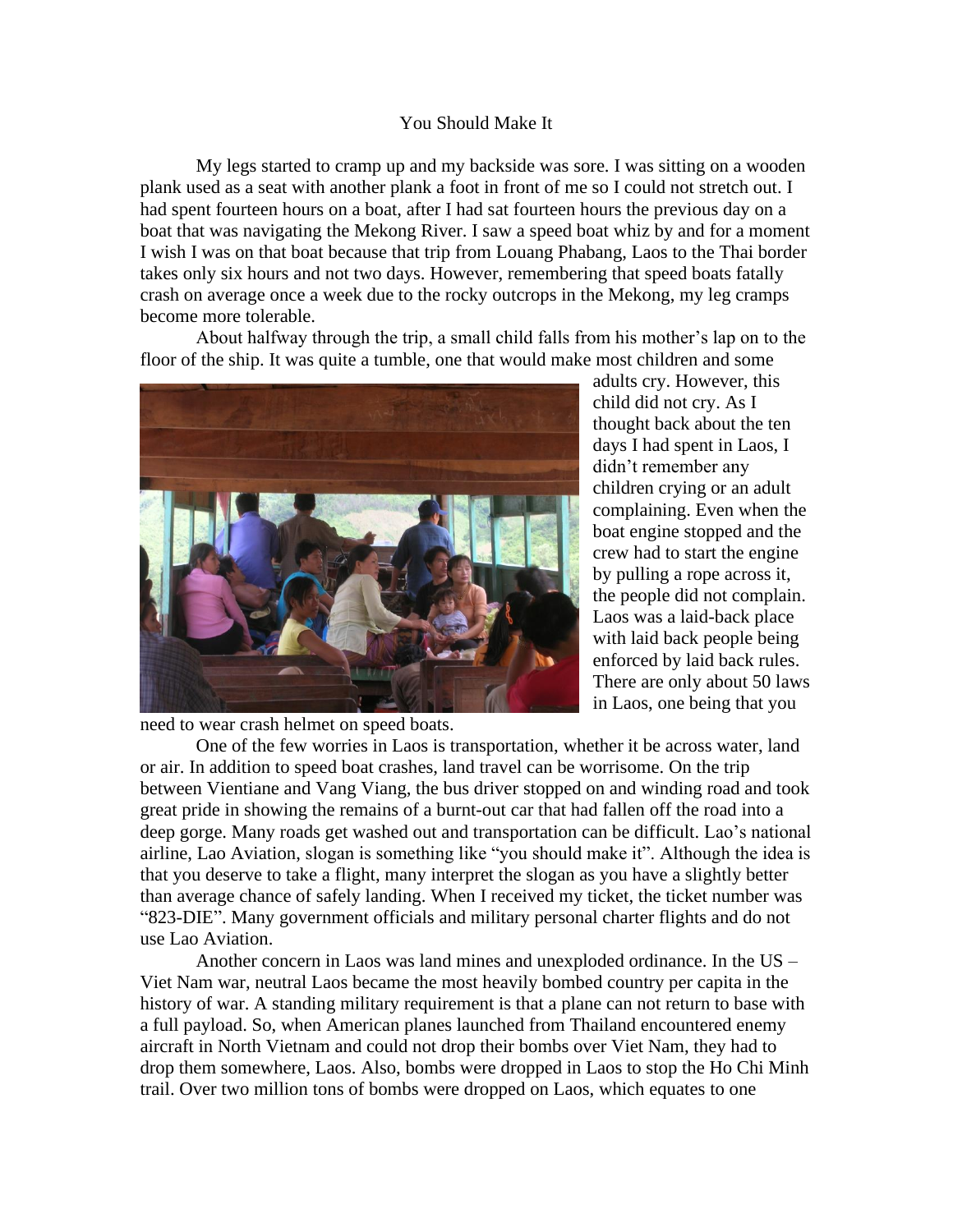planeload of bombs every eight minutes for nine years. The Laotians still use the bombs because of the high-quality metal, and I saw several flowerpots and desk legs that were ex-bombs.

These concerns aside, the quiet capital of Vientiane is a perfect fit for this easygoing country. The avenues, most notably Lane Xang Avenue, are lined on each side by trees, part of the French legacy. The Laotian Arc de Triomphe, Patouxai, is located on this avenue and allows for souvenir shopping and nice views of the city. Another nod to the French is the Presidential Palace, which was originally used to house the French colonial governor and is now used for some ceremonies. The city lies on the Mekong and at night there are several small vendors selling a staggering amount of food especially seafood. Watching the sun set on the Mekong, is a treat that many tourists and locals take advantage of on a nightly basis.





There are numerous other attractions in and around Vientiane related to the Buddhist religion. The most spectacular is the Buddhist stupa, That Louang, which is a national symbol. The stupa is elaborate yet simple, all one color, gold, yet intricate. There are numerous paintings inside the courtyard and just outside the complex is a Buddhist monastery and other Buddhist temples. Next to the Presidential Palace is the Haw Pha Kaew, once the king's personal Buddhist temple. The oldest wat in Vientiane is the Wat Sisaket, dating to 1818. It includes several small Buddha and colorful funerary objects in the courtyard.

A reminder that Laos is a Communist country can be made by visiting the Lao Revolutionary Museum. The museum does a quality job in retracting Laotian history from

ancient times to current. The Communist propaganda machine is at its best as many captions detail the "Japanese fascists" and "French imperialists", while ignoring the negatives of Communism. The last room of the museum deteriorates into photos of rice, roads, soccer teams, and other random pictures with captions detailing how fortunate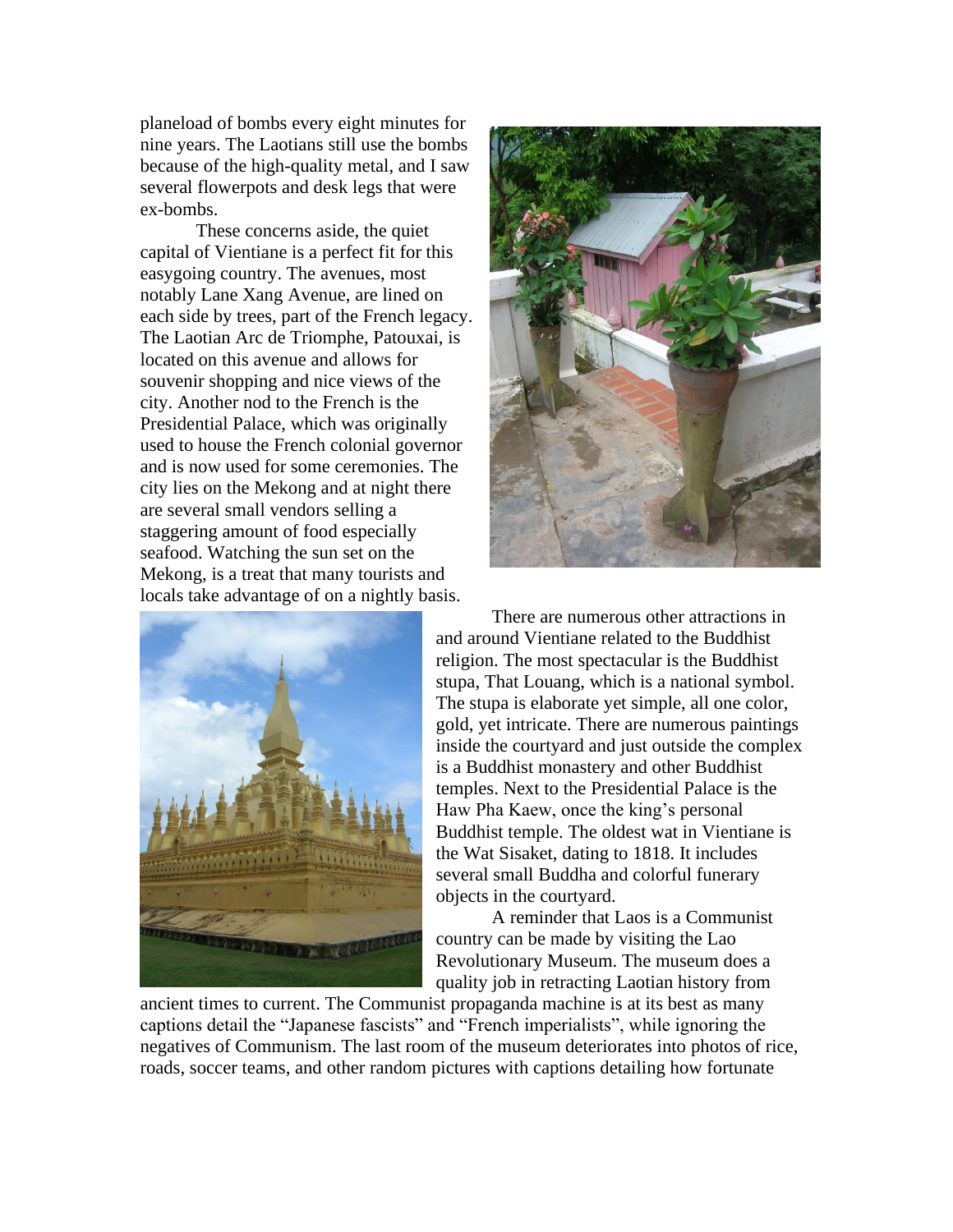Laotians are to have their Communist government. Despite this last room, it's still a worthwhile museum to visit.

A good stopover between the current capital of Vientiane and the old capital of



Louang Phabang is the city of Vang Viang. Many visit the caves which include Buddha statues within. Walking through the rice paddies and the beautiful countryside, I decide to take a "tractor taxi". These taxis are old Chinese tractors and are used in the fields. However, the steel wheels are traded in for rubber ones and are used for transport. Mine got stuck in a small river when the driver unexplainably drove through it instead of driving on the wooden bridge and the engine died out as the water got into it. The driver dropped his pants jumped into the river and got the engine started again and we continued to the caves.

The walk up to the caves is a slippery as I saw a lot of blood from people falling. The caves include a bronze reclining Buddha and tunnels to explore.

The city of Vang Viang is rather small and on the surface is a dull place but is spiced up by a surprisingly high amount of drugs. The aptly named Let's Get Drunk Bar and Restaurant sells a bucket of booze for three dollars, but if you vomit due to excessive drinking the price is reduced to two dollars. Poppy seeds are rampant as is opium and "happy" establishments, which can be easily be identified by their low tables and wide screen televisions, usually



showing the series "Friends". The happy restaurants sell happy shakes that make consumers feel happy. Sadly, some people never leave, and their lives ruined because of the cheap drugs.

Northern Laos's main city is Louang Phabang known for her colonial houses and relaxed feel. The city is a nice place to stroll and visit the numerous temples. One of the most attractive is Wat Xiang Thong, the Golden City Monastery. The most interesting part of the wat is her walls which have numerous stories depicted on her interior and exterior. One area shows Buddhist hell which includes sinners being boiled alive, while others escape from attacking large dogs by climbing a tree only to get their eyes pecked out by aggressive crows.

A trek up Phou Si, holy hill, will reveal numerous other exhibits. This area is the spiritual center of the city. There are several other wats and Buddha's footprint as well. From the top of the hill facing the Mekong, one can see the Royal Palace which contains an impressive Throne Hall and the most sacred Buddha image in Laos.